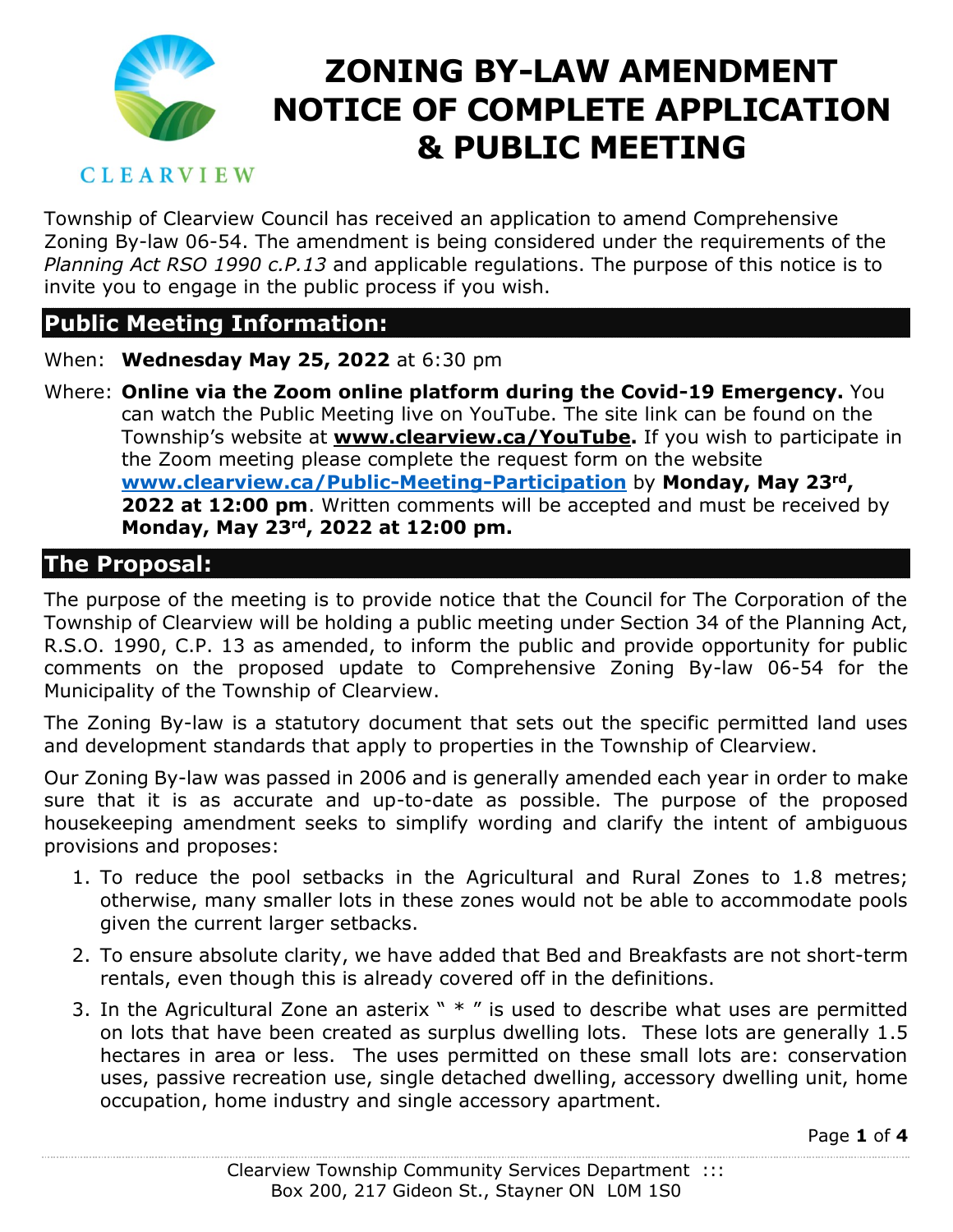

#### **CLEARVIEW**

The intent of the provision is to ensure that these residential properties in the agricultural area are used for residential purposes. This amendment will serve the public and staff better as it can take research to determine whether a lot was a surplus dwelling lot and sometimes the history is unclear. Further, regarding these uses, lots that are 1.5 hectares in area or less should be treated consistently.

- 4. In the Agricultural Zone, clarify where to measure the setback for a farm produce sales outlet and accessory farm winery and cidery from the lot line of a residential use.
- 5. Reduce the front yard setback in the Rural Zone from 15 metres to 10 metres to match the Agricultural Zone setback.
- 6. Add a Fire Hall as a permitted use in the Institutional Zone.
- 7. Change the exception number of the C1-6 Zone at Huron and Ontario Street to a C1- 8 as staff found that there are two C1-6 Zones that are different, a duplication that was not found when the By-law was originally passed in 2006. There is no other change other than the number assigned, however, the whole subsection has to be deleted and replaced in order to distinguish it from the other C1-6. This is done in the text of the By-law as well as on the schedule to the By-law.
- 8. Amend the definition for "attached" as the public has misinterpreted the words 'enclosed breezeway'. This is proposed to be replaced with the wording 'enclosed corridor' along with more detailed clarification.
- 9. Amend the definition of passive recreation to be more clear.
- 10.Clarify the definition for semi-detached dwelling such that it represents the vertical division of two dwellings perpendicular to the street.
- 11.Delete the accessible parking space regulations from the definition of a parking space that are inconsistent with the accessible parking regulations found in the General Provisions section of the By-law.
- 12.Delete Plan 111 from the Lot of Record definition to recognize this Plan located in Duntroon in the Special Policy designation of the Official Plan.
- 13.Remove the Environmental Protection Zone that covers legally existing dwellings on the following properties:
	- a) 2581 Fairgrounds Road South;
	- b) 2203 Concession 11 South
	- c) 6205 Concession 6 Sunnidale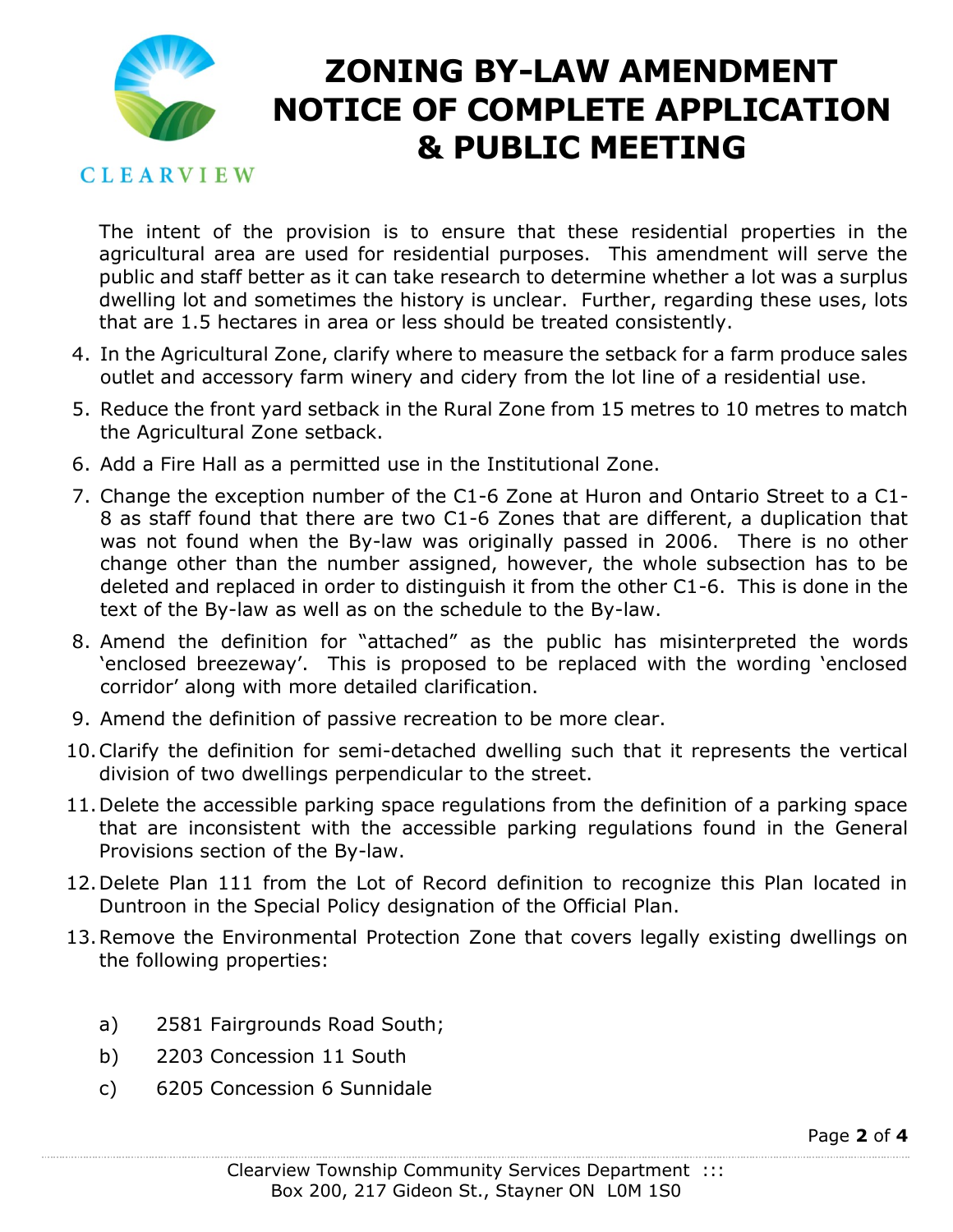

#### **CLEARVIEW**

- d) 2403 Concession 8 South Nottawasaga
- e) 7760 County Road 9
- f) 2531 Creemore Avenue
- g) 3778 Centre Line Road
- h) 5262 Concession 2 Sunnidale
- i) 11 and 2849 Hogback Road
- j) 11, 15 and 17 Elgin Road
- k) 5247, 5253 and 5259 County Road 9
- 14.Correct the zoning on the Edenvale Airport Lands from the Airport Industrial Zone MA-1 and MA-1(H1) to the Airport Industrial Zone MA Zone.
- 15.Correct the zoning on 1180 15/16 Sideroad from the Airport Industrial MA-1 Zone to the Rural Zone.
- 16.Correct by adjusting and shifting the Environmental Protection (EP) zoning on 5560 and 5572 Sunnidale-Tosorontio Townline to reflect the historically cleared area.

The effect of the proposed amendment is to make the By-law more current, easier to understand, consistent and more defensible.

The subject application concerns all lands within the Township of Clearview.

There are no associated applications.

### **Your Rights to Appeal:**

If a person or public body does not make oral submissions at a public meeting or make written submissions to the Corporation of the Township of Clearview before the by-law is passed, the person or public body:

- i) is not entitled to appeal the decision of the Township of Clearview Council to the Ontario Land Tribunal; and
- ii) may not be added as a party to the hearing of an appeal before the Ontario Land Tribunal unless, in the opinion of the Board, there are reasonable grounds to do so.